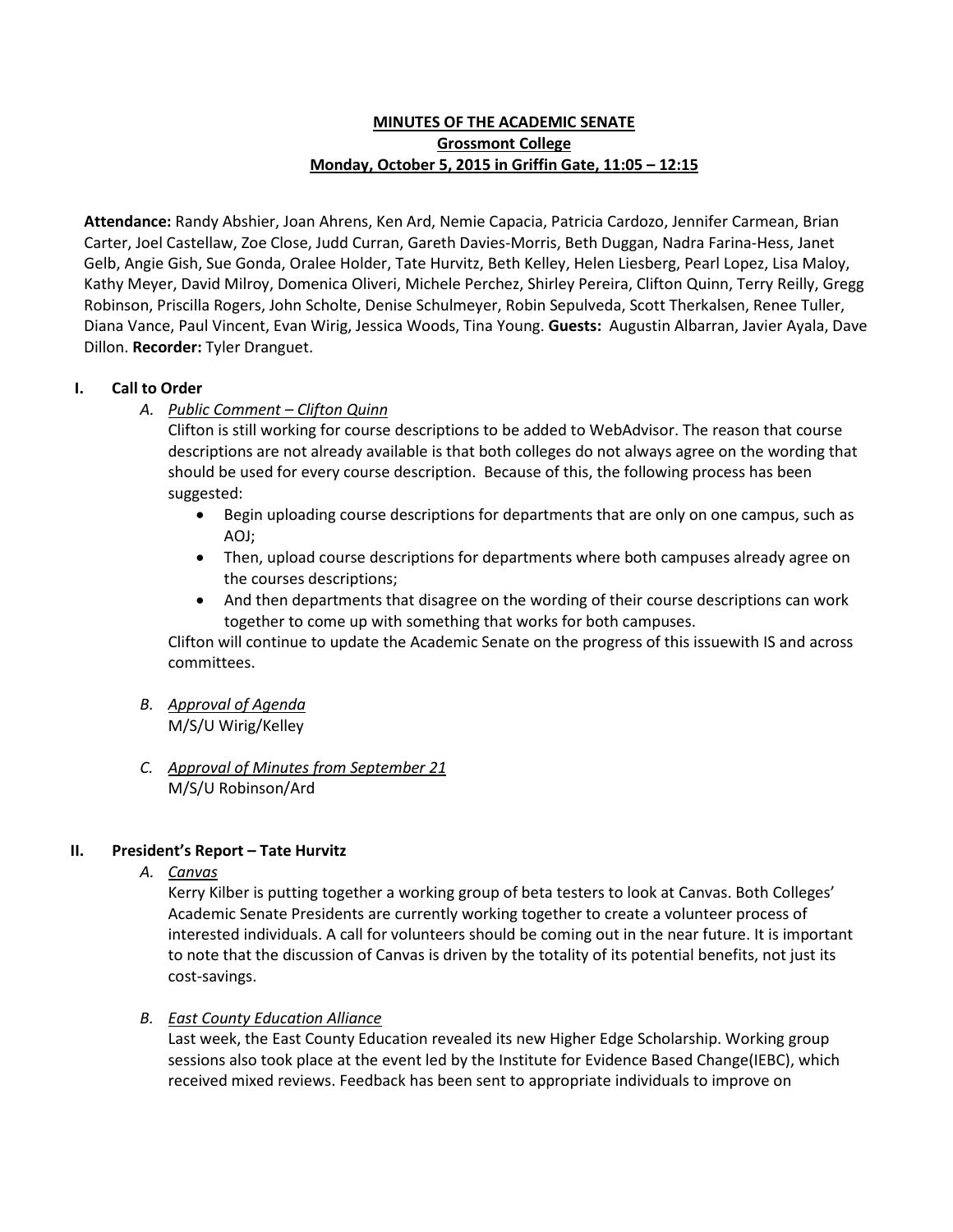subsequent working groups. It was suggested that future events have more input from groups such as Achieving the Dream, M2C3, and the general student population.

#### *C. Cross-Disciplinary Requisites*

Cirriculum chairs at both Colleges want to begin discussing cross-discipline prerequisites again. Currently, they are proposing a small working group to delve into this discussion and bringing other key individuals into the conversation as needed. The question of how much the data will be a driving force behind this discussion is among the topics that will be considered carefully. Chris Tarman will be part of the main working group involved with this work.

#### *D. Part-time Faculty Recognition Award*

The SDSU Community College Leaders Alumni Chapter is sponsoring an award for adjunct faculty at its SDICCCA Adjunct Faculty Recognition Reception on November. Department Chairs are asked to nominate a part-time faculty member and then submit their nominations to their Deans. A vote will then be held for each Division and nominations submitted to SDSU by the October 11 deadline.

### *E. Online Certification Course*

The next @One certification for online teaching will begin on October 19. The program is four weeks long and there are currently five seats left in the course. For more information, interested individuals should contact Janet Gelb as soon as possible.

#### **III. Information Items**

### *A. Calendar Committee*

The Calendar Committee has met and has created a working draft of a 2016-2017 Academic Calendar. The most significant changes to the calendar are in regard to semester start dates, as the District's current start dates do not align with other local colleges. By pushing back start dates, GCCCD will begin classes atthe same time as SDSU. Because of the short Thanksgiving holiday in our district, Fall end dates will still align with regional colleges.. By pushing Spring semester dates forward as well, the College will be able to align with SDSU's calendar, but will also allow for an extra week of classes during intersession. Having a four week intersession would allow more flexibility for departments to offer courses, including 4.0 unit classes that otherwise cannot be offered during this time. Our Spring end dates will be later than other schools.

Discussion also took place in regard to whether or not the "hanging Monday" during Finals Week should be retained or moved to a different day such as Saturday. Many individuals were in favor of this idea, but concerns were raised in regard to students' ability to take course finals that were scheduled on weekdays outside of their regular meeting times since many students have responsibilities off-campus such as work or family.

Whether or not the College wants to move Spring Break is also under discussion. Currently, GCCCD's spring break falls exactly at the half waypoint during the semester. Other local community colleges currently have agreements with SDSU to align their Spring Break sessions (typically during the week of March 31), but Grossmont does not have a similar arrangement. Also, due to the fact that Grossmont's Spring Break does not align with other local colleges, students and faculty who are on multiple campuses do not have an opportunity to take a full Spring Break.

In the absence of a compressed calendar, Grossmont will always be out of alignment with other local colleges' start and end dates, particularly in the spring semester. A compressed calendar is the only way to align perfectly with the other schools in the region, as they have all moved to the compressed calendar.